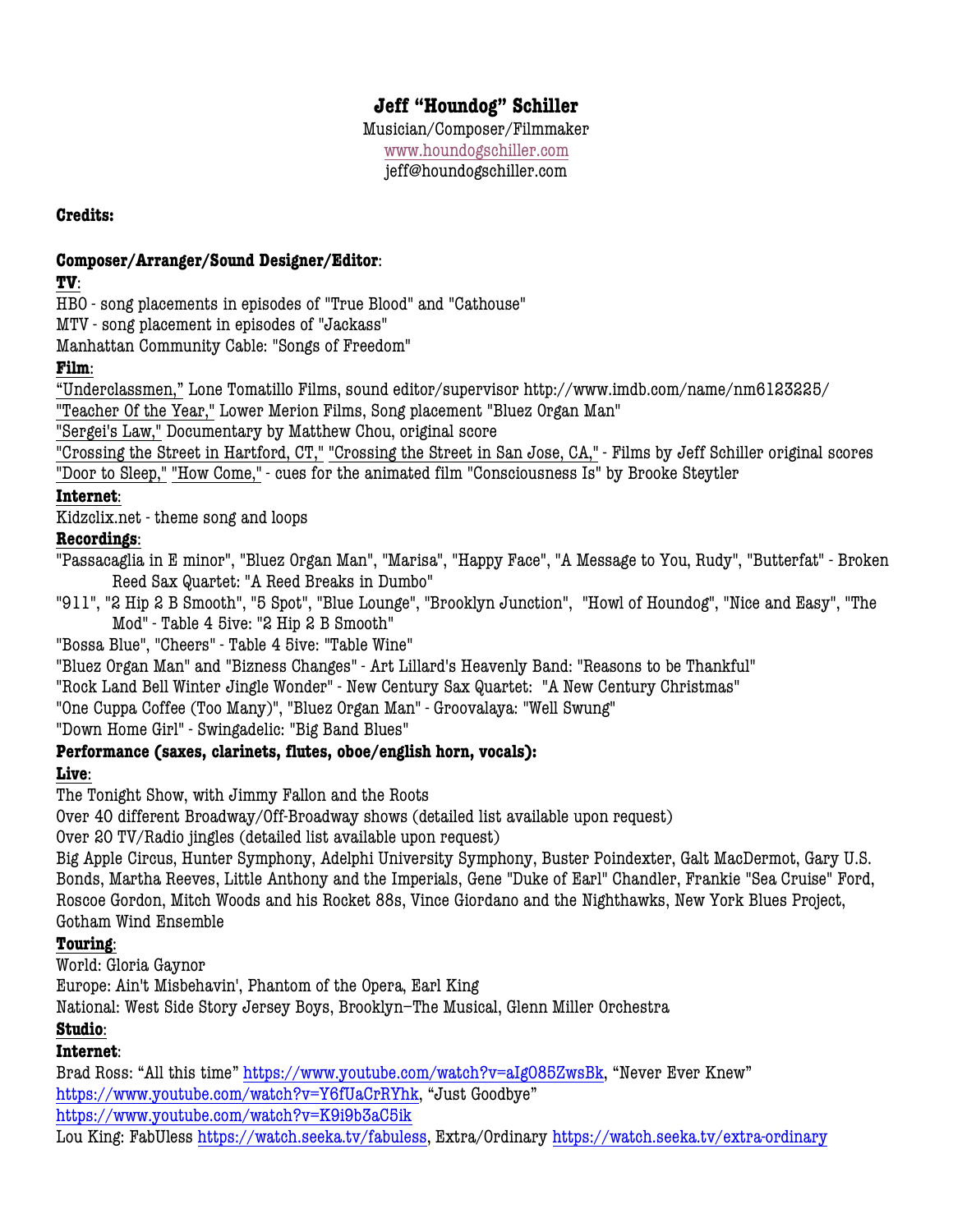## **Flim**:

Branded Pictures Entertainment/New Oz Productions "Lucky Stiff" Universal Studios: "Along Came Polly"

#### **TV**:

Disney Channel: "Johnny and the Sprites - Best of Seasons 1 and 2" Manhattan Community Cable: "Songs of Freedom"

#### **Artists**:

Anthony Santelmo Jr. "Christmas in July" A Letter To Harvey Milk: Off Broadway Cast Album Kate Rockwell "Back To My Roots" Mark Benis: "Highlands" Homeboy Steve: "Bodega Rock" Todd Beany: "Come Dance With Me" Amie Amis: "February" Stars of David: Off Broadway Cast Album Galt MacDermot: New Pulse Jazz Band "Leap of Faith" Table 4 5ive: "2 Hip 2 B Smooth," "Table Wine," "No Reservations" Groovalaya: "Groovalaya '92," "Well Swung" Broken Reed Sax Quartet: "A Reed Breaks in Dumbo" Art Lillard's Heavenly Band: "First Flight", "Reasons To Be Thankful", "Certain Relationships" Edwin Lugo: "Siempre Te Amare" "Ambiente" Holland Tunnel Project: "The Drive" Bennett Harris: "Lucky 13" Greg Aaron "Rings in Spaces" Mark Rigg and the Big Rigg Band: "Big Show Tonight" Broadway Bares: "Openings" Sean Hayden "Confidentially Cole"

# **Actor:**

# **Film**:

"Six by Sondheim" (HBO) "I'm Still Here" music video with Jarvis Cocker (2012)

"Crossing the Street in St. Paul, MN," "Crossing the Street in Hartford, CT," "Crossing the Street in San Jose, CA," - Films by Jeff Schiller

"Waitress" - Troma Productions

# **TV**:

NBC - "Mysteries Of Laura" (1 episode 2015) Amazon – "Mozart in the Jungle" (1 episode 2014) HBO – "Boardwalk Empire" (3 episodes 2014) NBC – "Smash" (2 episodes 2013) NBC - "Late Line" (Al Franken)

#### **Film crew:**

"Crossing the Street in St. Paul, MN," "Crossing the Street in Hartford, CT," "Crossing the Street in San Jose, CA," - Films by Jeff Schiller - writer, director, actor, cinematographer, editor

Troma Productions, "Waitress" - camera crew best boy/clapper, location scout, pa, driver.

# **Education History**:

Society of Composers and Lyricists Mentorship Program (Eric Hachikian, Chris Hajian, David Das, Greg Pliska, Mark Roos et al mentors) NY, NY (2017)

Composing For The Screen: A Film Scoring Mentorship Program (Rick Baitz, Mentor) - BMI, New York, NY (2016) Film Scoring Workshop In Memory of Buddy Baker (Auditor) - NYU, New York, NY (2012) Scoring For Film (Michael Bacon, prof.) - Lehman College, Bronx, NY (2011) MA in Music Performance, Sax/Clarinet - Hunter College, New York, NY (1988)